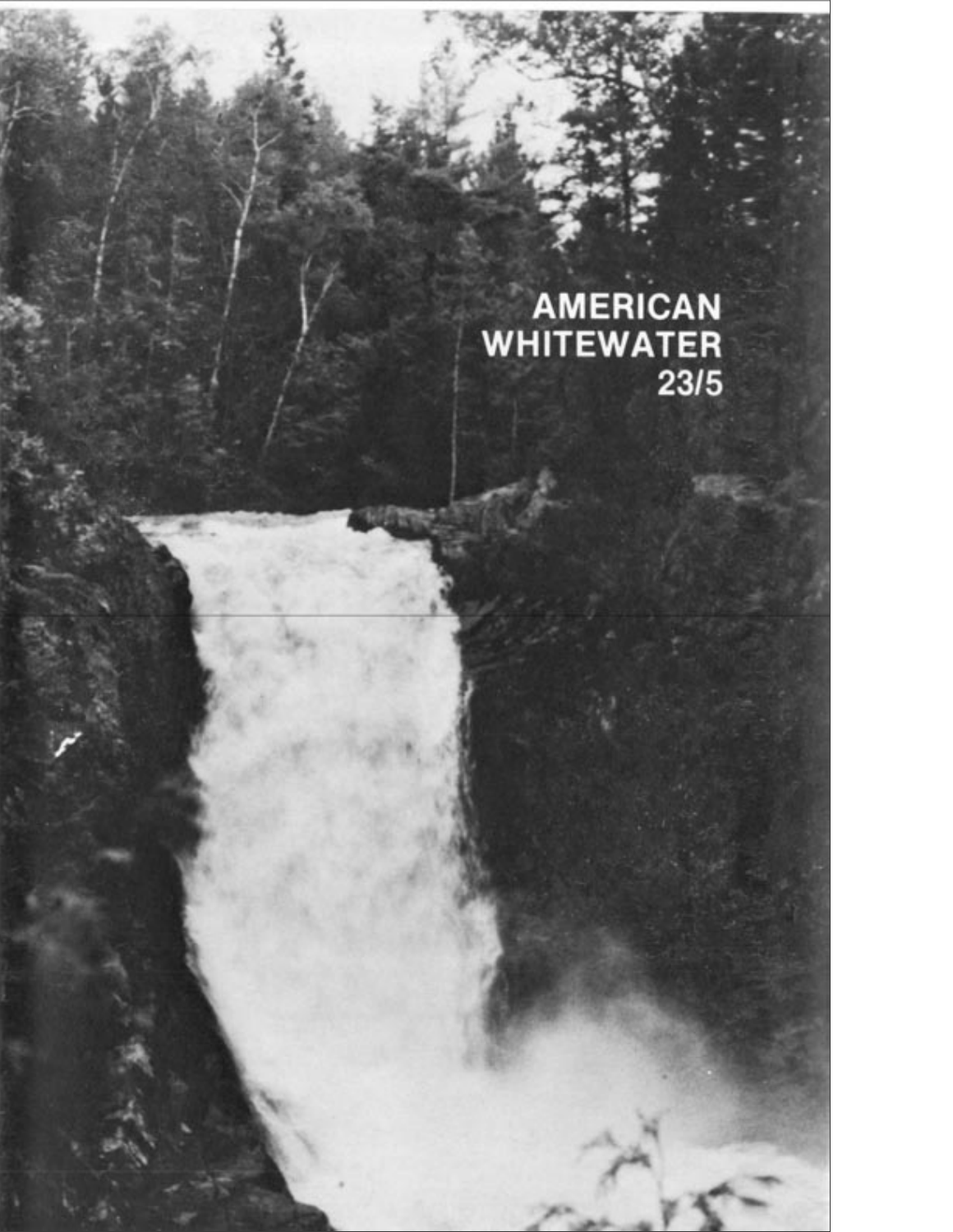# **The A.W.A. NEEDS YOU!**

### **Many positions of leadership are now open.**

**Contact: Pete Skinner 2 World Trade Center Room 4772 New York, NY 10047** 

# **and VOLUNTEER TODAY!**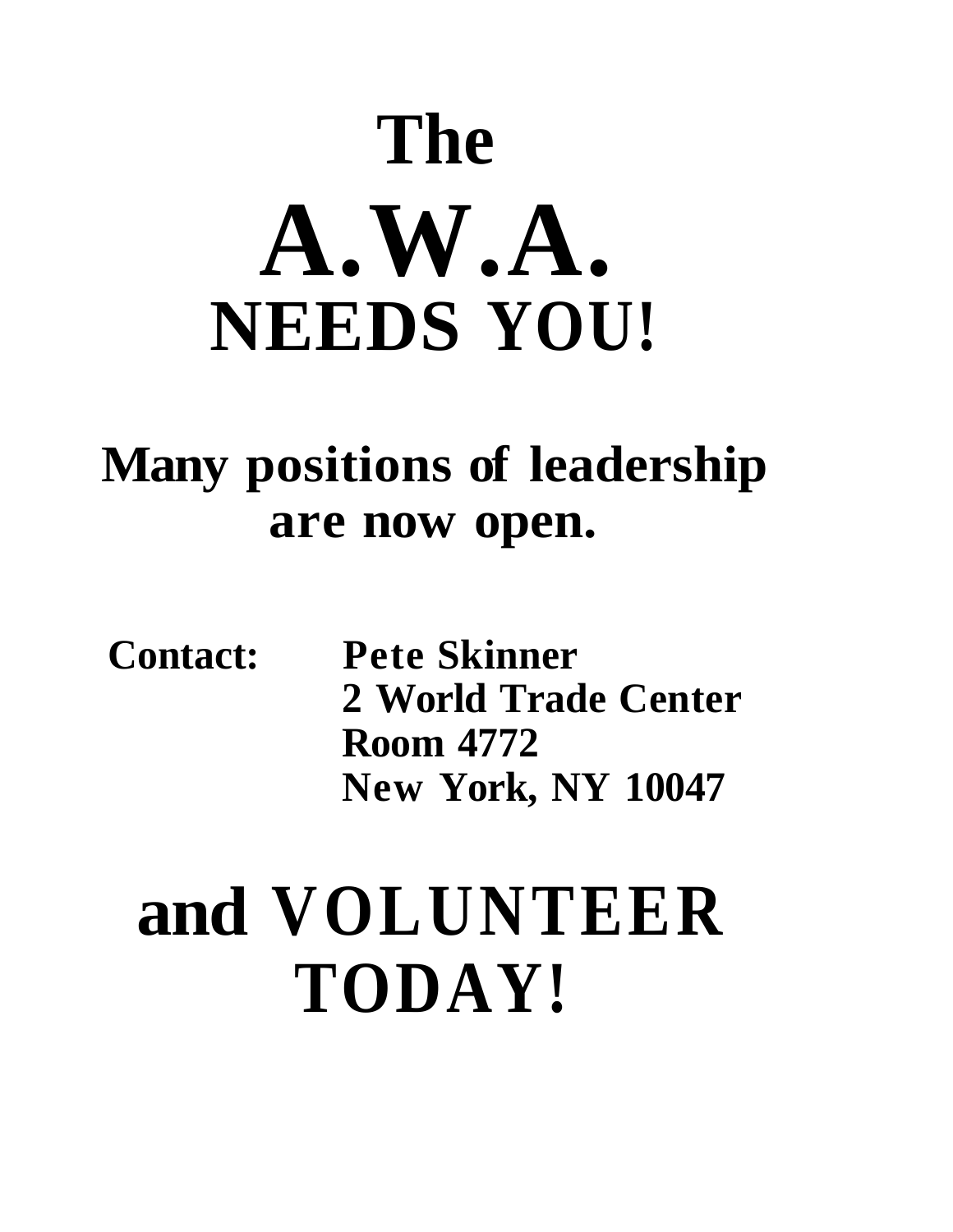### **WHITEWATER** American

Sponsored bv The American Whitewater Affiliation

#### **SEPTEMBER/OCTOBER 1978** Vol. XXIII, No. 5



 $\mathbf{r}$ 

#### The American Whitewater Affiliation

ExecutiveDirector JAMES C. SINDELAR East Side Dr. Concord. NH03301

#### **Board of Directors** President

Peter N. Skinner Rm  $4^{772}$ , #2 W II New York, NY 10047

#### 1976-78

Scott Arighi 19697 S. Falcon Drive Oregon City, OR 97045

**Robert Burrell** 1412 Western Ave. Morgantown, WV 26505.

O.K. Goodwin 1240 Mover Rd. **Newman** News, VA 23602

George Larven 456 Hawthorne Ave. San Bruno, CA 94066

#### 1977-80

J. Calvin Giddings 1425 Perry Ave. Salt Lake City, UT 84103-

Mary Kaye Hession

3304 Iowa, Apt. 5 Anchorage, AK 99503

Murray M. Johnson 310 Brockford Rd. Heflin, AL36264

Treasurer

Rose Mars Gabler 10 Boulder RA Lexington. MA 02173

### Contents

### **ARTICLES**

 $\mathcal{A}$ 

Ξ

| Rafting Down East Deborah Van Brunt 166       |  |
|-----------------------------------------------|--|
| "Protected" National Rivers?Steve LaPrade 172 |  |

### **DEPARTMENTS**

Editor: Bill Kirby, PO Box 541, Fairfax, VA 22031

- Editorial Committee: Ed Alexander, O.K. Goodwin, Rose Mary Gabler, Geo. Larsen, Ray Gabler. Bob Lantz. Fred Dietz, Joel Freund, Joe Bauer. Phil Vogel, Connie Thorburn, David Smallwood, Iris Sindelar
- Business Manager: Rose Mary Gabler, 10 Boulder Rd., Lexington, MA 02173
- Circulation Manager: Phil Vogel, PO Box 1483, Hagerstown, MD 21740
- KCCNY Circulation Liaison: Connie Thorburn. 105 Riverview Ave., Longmeadow, MA 01106

Safety Code Distribution: David Smallwood, Box 1261, Jefferson City, MO 65101 Midwest Membership Chairman: Fred Dietz, 1590 Sleepy Hollow, Coshocton, OH 43812 Advertising Chairman: Joel Freund, 440 Mission Blvd, Fayetteville, AR 72701

Conservation Chairman: Robert Lantz, Sunbright, TN 37872

Safety Chairman: O.K. Goodwin, 1240 Moyer Rd., Newport News, VA 23602

How to Write to American Whitewater: Deadlines for all material, including advertising, are the 25th of Dec., Feb., Apr., June, Aug., and Oct., for Nos. 1, 2, 3, 4, 5 and 6 respectively.

Send Race Schedules and results to the Editor.

Send membership subscription payments, changes of address, non-receipt of copies to Circulation manager, Phil Vogel, PO Box 1483, Hagerstown, MD 21740 Send advertising copy and proofs to the Ad Manager.

Send Payments for Advertising and requests for advertising information to the Advertising Manager, Joel Freund.

American Whitewater is mailed to all members of the **American** Whitewater Affiliation, an affiliation of boating clubs and individuals interested in whitewater paddle sport. Membership is open to interested individuals at \$7.00 per year and to clubs at \$11.00 per year. Club membership includes listing in the Journal.

Publication is planned at 6 times yearly. Single copies, 51.30 each. Surplus back copies are available at reduced prices. Write Geo. Larsen, P.O. Box 584, San Bruno, CA 94066.

The Staff and committee members listed above are unpaid Whitewater enthusiasts who volunteer their time and efforts to bring affiliate/member subscribers this journal. Your contribution of articles, letters, race results and schedules, photos and drawings are essential for their continued efforts and the timely publication of the American Whitewater Journal.

Vol. XXIII, No. 5 <sup>#</sup> 1978 American Whitewater Affiliation. All rights reserved.

COVER: Moxie Falls, Kennebec River, Maine. See story p. 164 Photo by Deborah Van Brunt.

BACK COVER: Coal Creek Rapid in Desolation Canyon on the Green River, Utah. Photo by Verne Huser, courtesy of ARCC.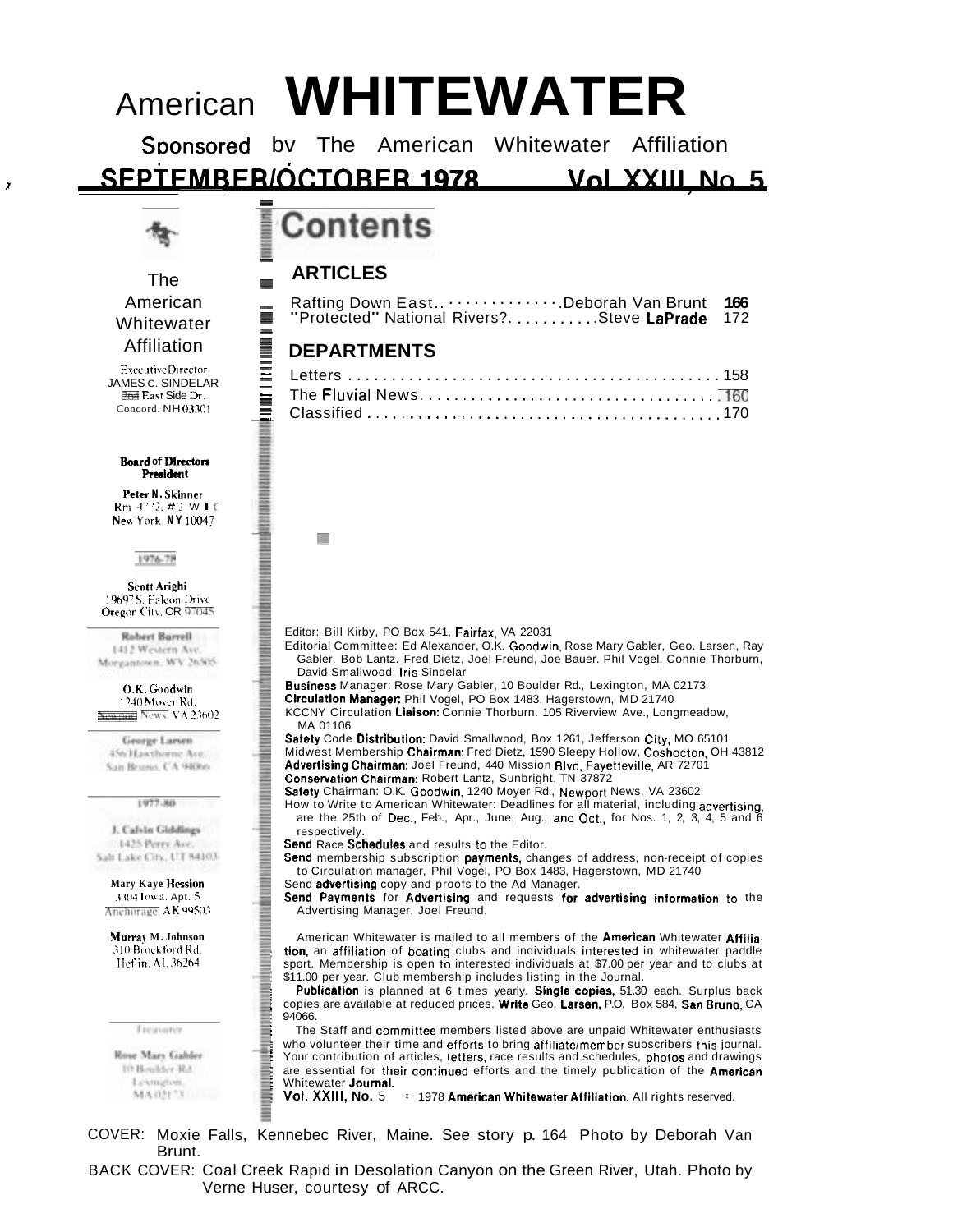### **LETTERS**

#### Gentlemen:

American Whitewater is a great magazine; but I was disappointed by the lack of pictures in the MaylJune 1978 issue.

Pictures add vitality to the magazine, and they are something we can all relate to and drool over. Pictures add romance and sex appeal to the magazine, which seems dull without them.

Keep up the good work. Very truly yours,

> Joe Weigel Milwaukee, Wisconsin

Dear Bill,

As each new issue of American Whitewater arrives, I invariably find myself anxiously searching the pages for the latest series of exciting whitewater photographs. Not until I have studied in detail every one at least several times am I able to turn my attention to the written articles. I daresay, I am not alone in this.

The fun, the beauty, and especially the excitement of whitewater paddling simply cannot be conveyed effectively without a camera. Ours is a highly photogenic sport and blessed with countless shutterbugs who haul their cameras to, and often down, the river. I have enjoyed many a vicarious trip through the numerous and excellent photos in American Whitewater, which likewise have afforded my nonpaddling friends a close-up glimpse of our sport.

The new format is great. A fullpage cover photo is striking. But where are the rest of the pictures?

One more thing. The list of AWA affiliated clubs and organizations is probably unnecessary in every issue. But I hope it hasn't disappeared completely. I found it very useful when I began paddling and later after moving to another state, as well as when planning trips in unfamiliar areas. I think it also promotes a feeling of unity and comaraderie among the member groups.

Keep up the good work; and, of course, keep paddling.

**Sincerely** 

Jay Johnson Slidell, Louisiana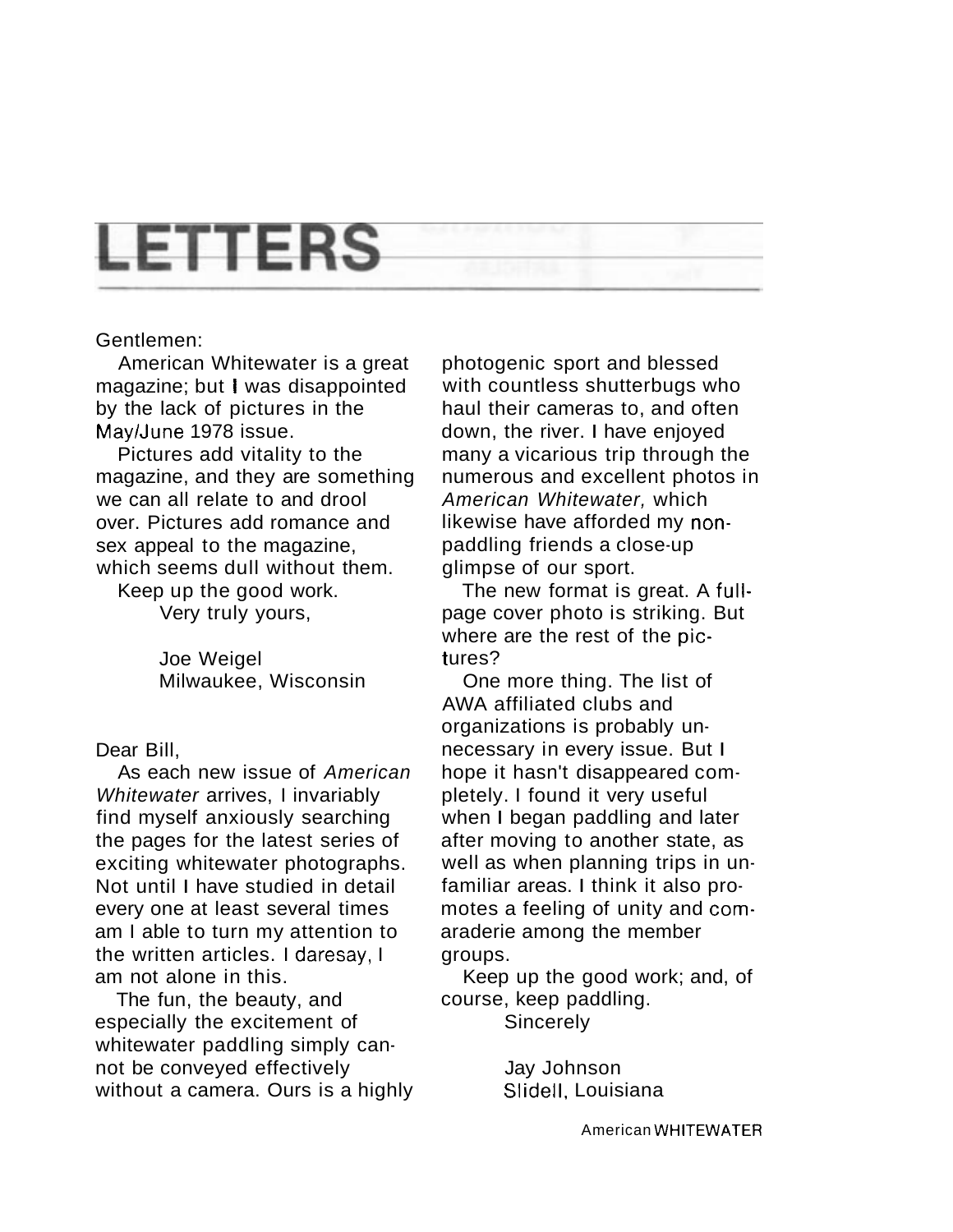Thanks for the comments, Jay and Joe. Many people have commented on the lack of photos in the magazine and I agree wholeheartedly with you. The problem however, is that we are being beat out of quality photos by the commercial magazines. I have spoken with many photographers over the past year and the story is always the same: They just can't afford to give the AWA something for free when they may get \$25-\$100 for the same photo from Canoe, River World or Wilderness Camping. It is interesting to note that the Wildwater Designs-AWA Photo Contest, with a grand prize of \$100 has received to date (Nov. 1) ONE (count 'em, one) entry. The same condition is denying us of much good writing. The market for whitewater writing is expanding daily and magazines such as Mountain Gazette, Mariah and Outside are snatching away the **Example 2 most talented writers in the field.** If we are to still see the AWA Journal in the future we must find writers and photographers to produce material. Every member must aid in this effort. Otherwise, American Whitewater may soon be a fond memory.  $-Ed$ .

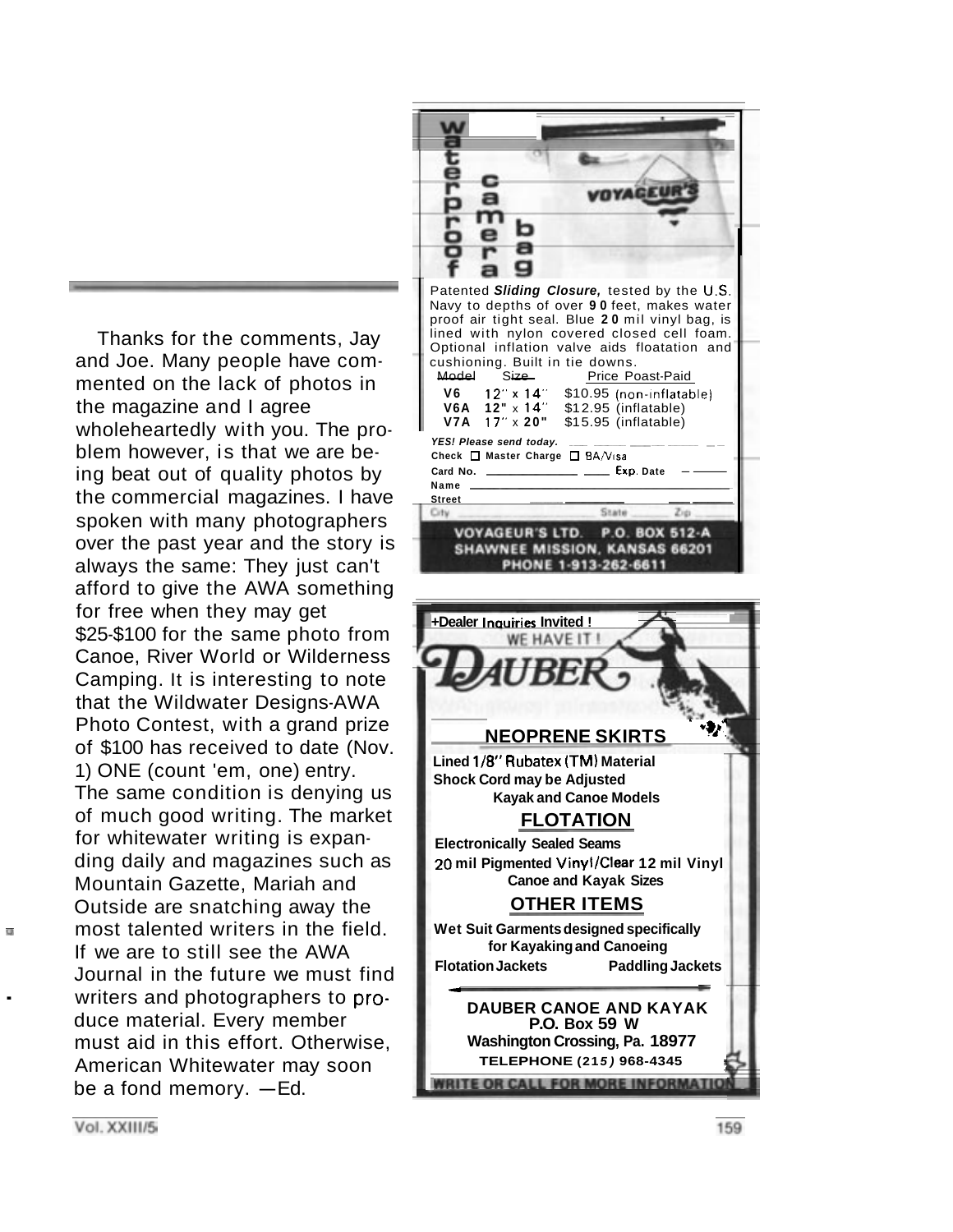### **the FLUVIAL NEWS**

In New York for instance, roller skating is legal on such an easement. Why shouldn't boat carrying be considered another nonconsumptive use of a highway easement?

It is clear that a negative decision in this case could have farreaching ramifications. First, Tommy would receive a criminal record and a substantial fine, and secondly, any other boater putting in on Maryland easements would be liable for similar sanctions. In addition the precedent would have significance nationwide as a determination of the definition of valid highway purposes.

Therefore, AWA has committed some of its savings to the support of non-profit CCA Fund. This fund will help Tommy defray the costs of prosecuting this case. We will also help in researching decisions in other State's which could be used in his defense. AWA will also provide a model law for paddlers in their own states to clarify the meaning of Highway purposes in favor of boaters.

The trial will have been held (if the schedule holds) on November 6, the day before the elections. One doesn't have to be too smart to see how politicized this issue has become in the Youghioghehy Valley. One is not even granted the right to a jury trial in the district court there. It seems to be a real

case of frontier justice AWA cannot stand for. We will therefore move strongly in defense of Tommy's and our own rights and keep our readers informed as to the progress of the case.

### **OPEN CANOE INSTRUCTOR TRAINING SEMINAR**

A canoe instructor training seminar will be held April 20-22, 1979 at Farmington, Connecticut under the sponsorship of the American Canoe Association.

According to Lloyd Siewers, Coordinator, the seminar is designed for open canoers who wish to learn the latest advanced teaching methods for training canoeists in safe Class II whitewater boating. Those who complete the course and meet current ACA requirements will be certified by the ACA as instructors. This is the fifth such session in the Northeast, Siewers noted.

A combination of instructor training clinic and evaluation, the course uses materials developed by the ACA, the American Red Cross and the Coast Guard. Attendance is limited to twenty persons who hold Class Ill boating skills, are river leaders or open canoe teachers.

The Seminar is under the supervision of competent and certified ACA Instructor Trainers who have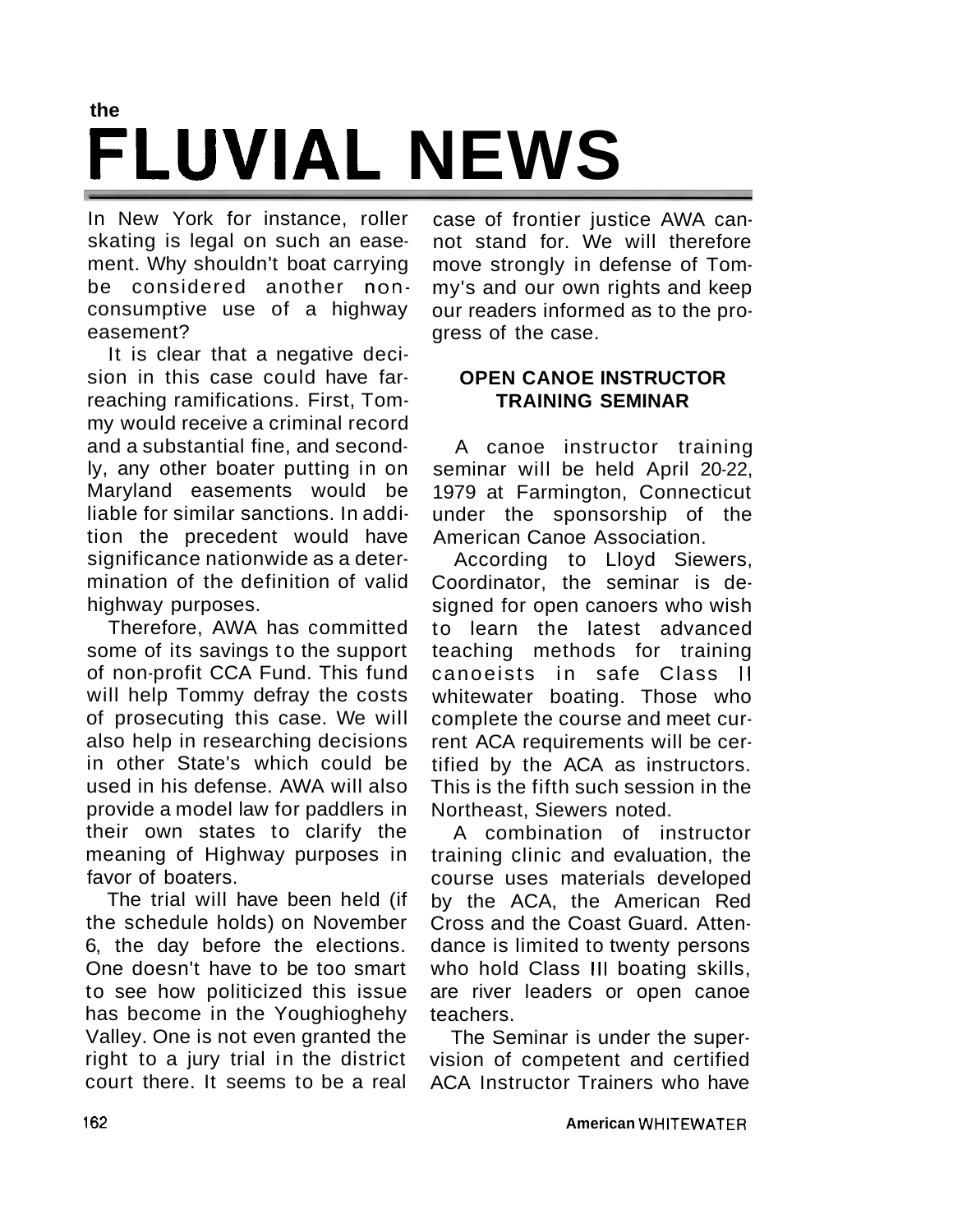### **the i FLUVIAL NEWS**

devoted many hundreds of hours to developing successful teaching techniques and related materials.

After receiving certification, Instructors will be qualified and expected to organize and conduct ACA endorsed local training for basic river canoeing through Grade II whitewater.

The Seminar will run from 7:30 p.m. Friday evening, April 20, 1979 through Sunday afternoon April 22, 1979 on a Connecticut whitewater river. Camping and other facilities will be at Farmington, Connecticut. Registration deadline is April 1, 1979.

For further information and applications, qualified canoers contact and include SASE:

> American Canoe Association c/o Dam Site Associates, Inc. Coordinator 35 Colton Street Farmington, CT 06032 Tel. (203) 677-2335 (nights) (203) 289-9301 (days-ask for Lloyd)

#### **New River-Tripper in Alaska**

A new river ourfitter has sprung up in the state of Alaska. The new group is Watershed, operated by Chuck Carpenter. Watershed offers excursions on such rivers in the Great Land as the Nenana, Gulkana, Susitna and Copper. The

prices for the trips range from \$55.00 for the one day Nenana trip to \$750.00 for the 7 day Susitna journey, with a discount of **1/3** for kayakers who bring their own boats! Those interested in an Alaskan river adventure should contact: Watershed, P.O. Box 312, McKinlev Park. AK 99755.



### **THE VOYAGEUR CANOE BEL**

The Voyageur name and design  $\equiv$  in the tradition of the early fur traders of the Hudson flay Company. They were expert canoeists. So in keeping with this proud tradition we are pleased to present the ollicial Voyageur Canoe Belt.

The buckle is made of finely crafted heavy brass alloy. The belt is thick, ruggedly handsome top grain leather, expertly dyedandfinished. Sizes: Small 26 to 30: Medium 30 to 34: Large 34 to 38. Price

\$9.95 belt. 66.95 buckle. Buy both for only \$14.95 postpaid and save \$1.95. Money-Back Guarantee if returned, postpaid, within 30 days.

| \$1.95. Money-Back Guarantee if returned, postpaid, within 30 days.<br>Voyageur. Ltd., Box 512-A. Shawnee Mission. Kansas 66201. |  |
|----------------------------------------------------------------------------------------------------------------------------------|--|
|                                                                                                                                  |  |
| Voyageur, Ltd., 5935 Merriam Drive<br>Box 512-A, Shawnee Mission, Ks. 66201                                                      |  |
| $\Box$ YES, please send me the following<br>Voyageur Canoe Belt items.<br>OUANTITY                                               |  |
| BELT &BUCKLE(Save \$1.95). \$14.95<br>BUCKLE ONLY 6.95                                                                           |  |
| 9.95<br>.<br>WALL 21 to 30: MEDIUM 30 to 34: LARGE 34 to 38<br>CASH WITH ORDER: Make check or money order                        |  |
| payable to Voyageur, Ltd.                                                                                                        |  |
| OR CHARGE TO: □ BankAmericard □ Master Charge                                                                                    |  |
| <b>ACCOUNT</b><br><b>EXPIRATION</b>                                                                                              |  |
| NO.<br>DATE                                                                                                                      |  |
|                                                                                                                                  |  |
|                                                                                                                                  |  |
| <b>CITY</b>                                                                                                                      |  |
| ZIP<br><b>STATE</b>                                                                                                              |  |
|                                                                                                                                  |  |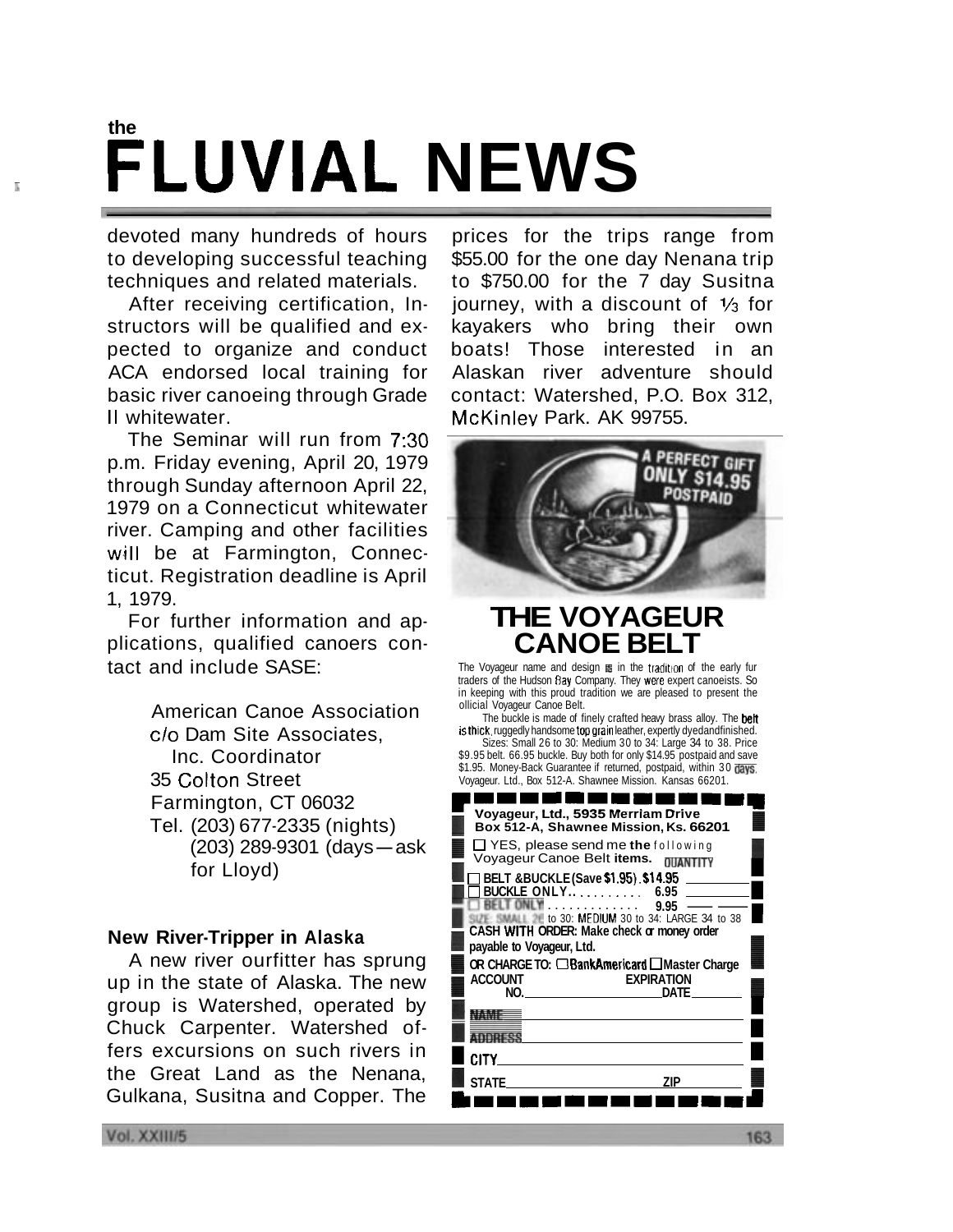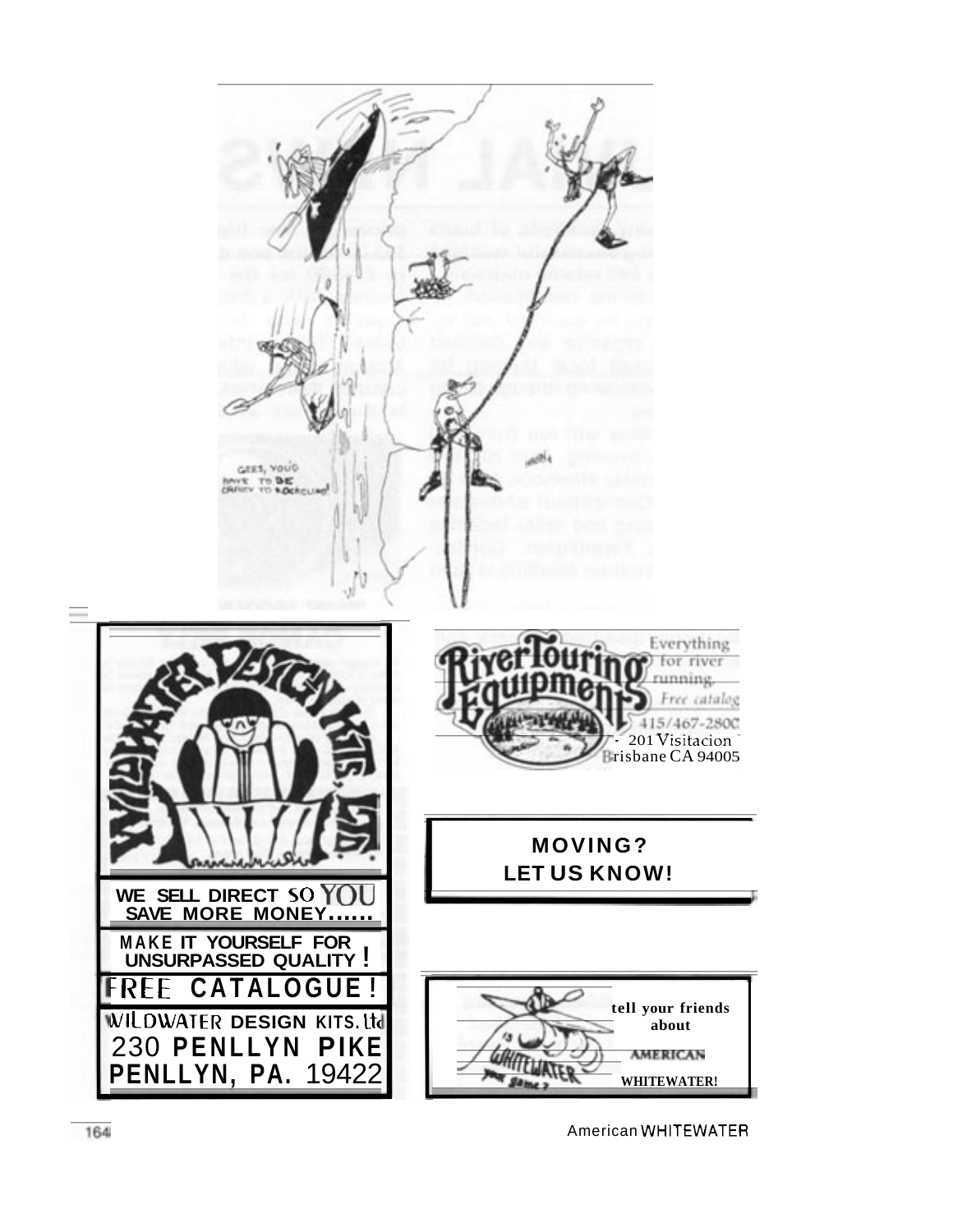

... dedicated to the preservation of America's heritage of free-flowing rivers, needs the support of everyone who cares about the future of Wild and Scenic Rivers.

ARCC, a national clearinghouse for technical and legal information, is also involved in legislative action directed toward increasing the numbers of rivers protected under wild and scenic rivers laws, and encourages innovative methods of river preservation.

Action Handbooks on methods of river protection, and a Newsletter with Action Alerts are part of our member service. Join us!

| American Rivers Conservation Counsel<br><sup>1</sup> 317 Pennsylvania Avenue, S.E.<br>!Washington, D.C. 20003 |                           |                                        |  |
|---------------------------------------------------------------------------------------------------------------|---------------------------|----------------------------------------|--|
| Enclosed is my contribution of:                                                                               | S10.00 - Regular Member   | \$25.00, or more - Contributing Member |  |
| : Name<br>: Address                                                                                           |                           |                                        |  |
|                                                                                                               | $\overline{\text{state}}$ |                                        |  |

Vol. XXIII/5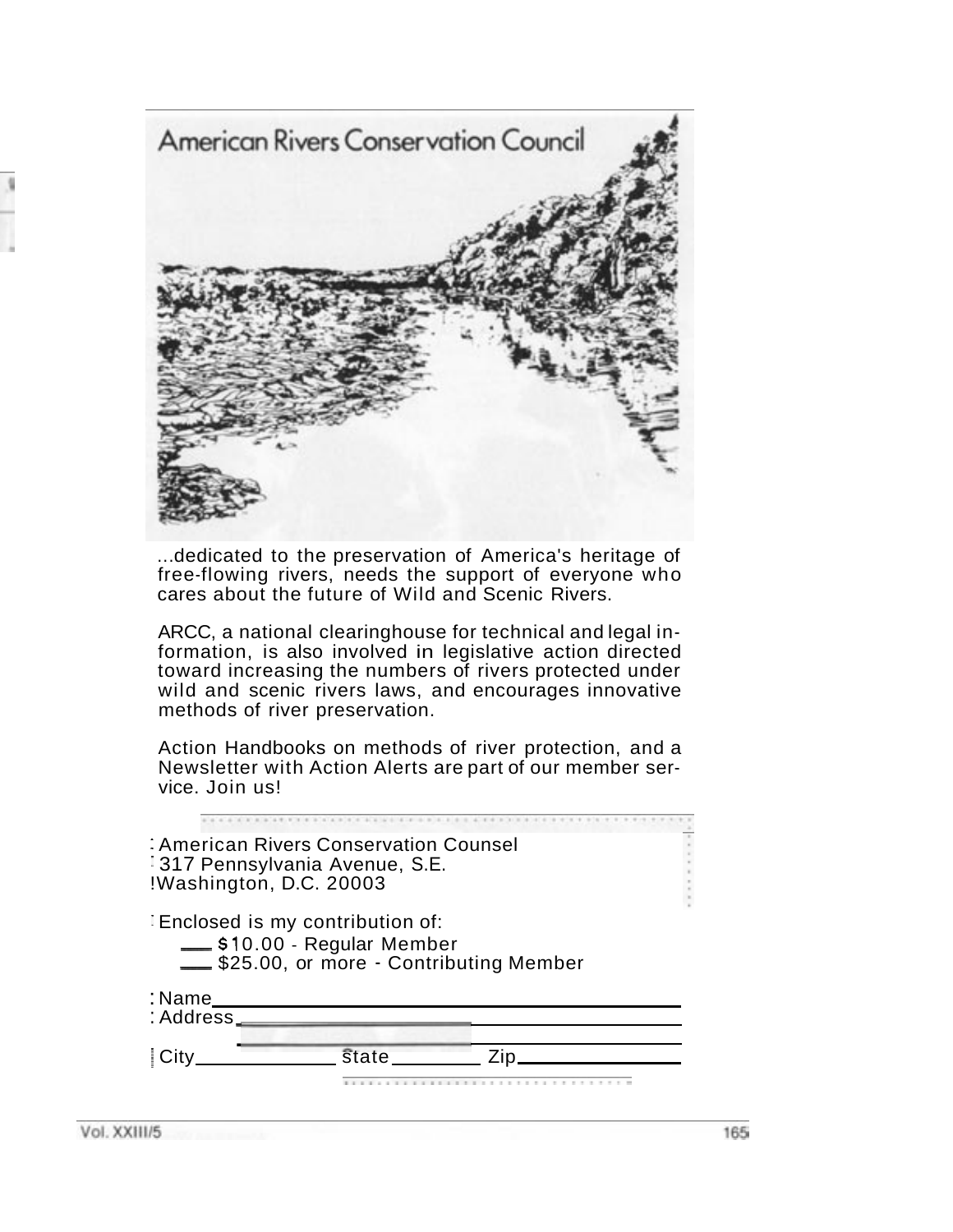

166 American WHITEWATER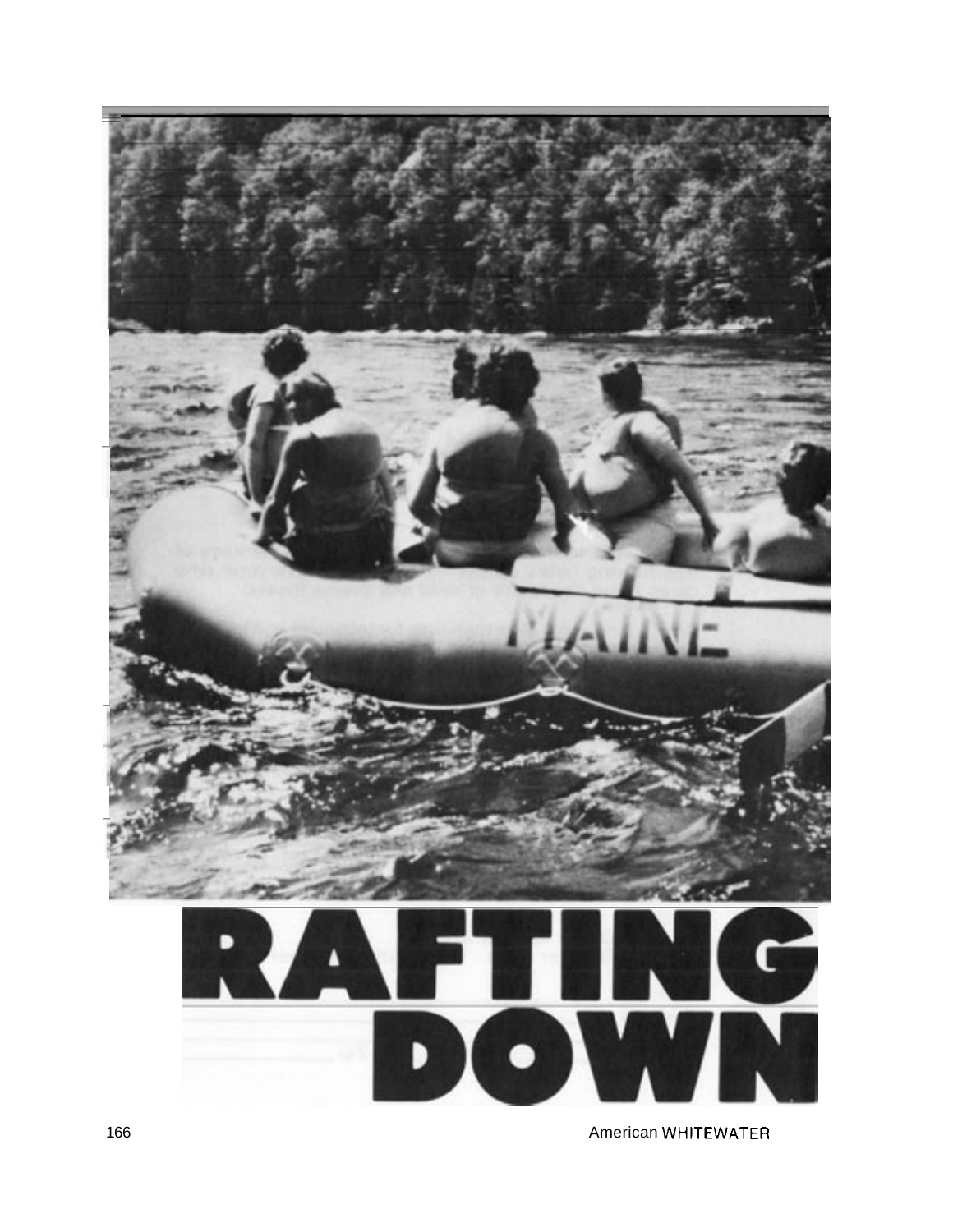

<sup>i</sup>! **BY Deborah Van Brunt** 



Does the call of the wild beckon you-but not in a kayak? I've tried both of the options that generally present themselves when accompanying my more aquatic friend on kayak trips. Too many times have I been misplaced in a kayak! I have the dubious distinction of having swum some of the big rivers in the East. And shuttling somehow only Last. And shutting somehow only<br>frustrates my self-image of an<br>adventurer – albeit a mildmannered one. Besides, I like to share the sensation of the river with my friend . . . something hard to do snapping pictures from the shore.

I've found a happy alternative in rafting. It provides all the thrill, chill and satisfaction of. having "conquered" the river that I intuit one finds in successful kayaking . . . but from the security of a more stable rubber ducky. I won't go on to describe the innumerous advantages of rafting over kayaking since I presume it would get edited out by the kayaking editor of this journal. But, a recent trip we took down the upper Kennebec River in the interior of Maine typifies the happy arrangement that can be worked between a kayaker and herlhis less natatorial friend.

It was a serindipitous tip we got at Ed Webb's General Store in The Forks, Maine that sent us looking for a little yellow school bus with a raft towed behind. My first thought had been to locate some company for my kayaking friend who intended to run this river with a class 5

Vol. XXIII/5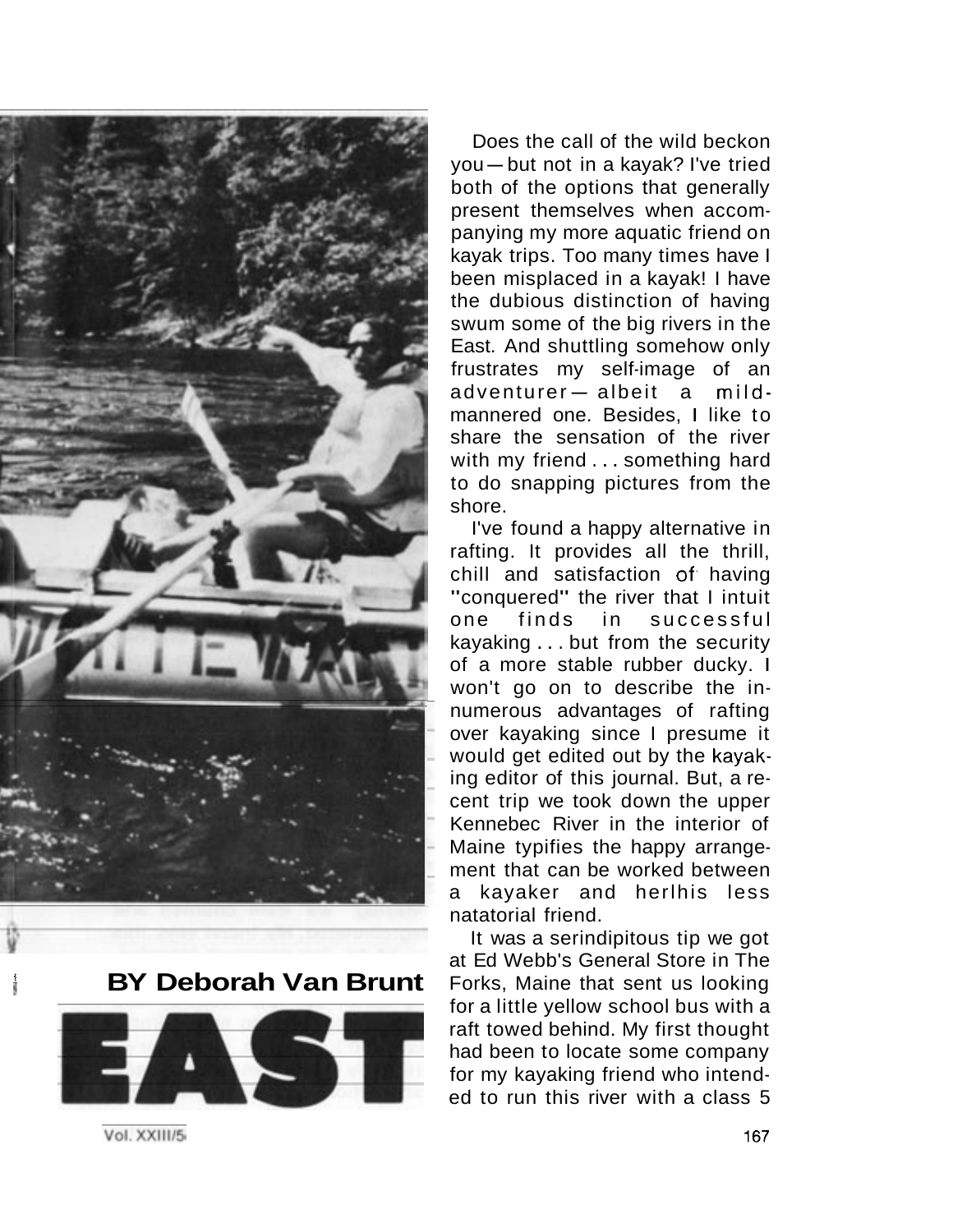reputation. But after meeting Jim Ernst, the bus driver, raft guide and sole proprietor of Maine Whitewater, I was keen to board the raft with the rest of the group. I've met other raft guides before, but Jim struck me as one of special mettle.

Jim is Maine born and bred. A very laid back, gentle fellow who truly loves the river and the wilderness. He started as a river guide in 1968 on the Colorado River. But the crowds of people on the Colorado disenchanted him and by 1976 he headed back home for the relatively untouched wilds of Maine. He often points out with of the relatively diffuscited whish<br>of Maine. He often points out with<br>pride—in a Maine accent I only or maine. He often points out with<br>pride-in a Maine accent I only<br>wish I could capture-that "when you boat around here, you don't see anyone." And yet its funny, because Jim is clearly a "people person." He takes delight in helping others partake of and enjoy the river. In a low key way he teases, clowns and chews the fat with all of his customers.

And serindipitous was our timing, because this September 6 run was the last of the season on the Kennebec. This was a taste of Maine few experience. Deep, dense forests (with surprizingly good shuttling roads thanks to the logging industry.) Wildlife abound like moose and even coyotes (Canadian, not Western). The trees were just on the brink of bursting forth in New England's famous autumnal colors. The air was brisk, but the water unexpectedly warm because of the power project upstream of the put in.

The flow of this stretch of the Kennebec is controlled at Harris Station, the hydroelectric power source for the immediate region. The Augusta office of the Central Maine Power Company determines the output each weekday morning by 10:30. Because there are not regular discharges on the weekends, Maine Whitewater usually runs weekend expeditions on the West Branch of the Penobscot River (another kayaking 'piece de resistance', I gather). But it does mean you can call the Augusta office for daily information on the levels of the Kennebec. And I understand that, in the Spring, the run off is sufficient to make the Kennebec exciting independent of the utility's calculated whims.

For my kayaking buddy, who has done his share of Western super rivers, September 6 was not a big water day. Although Harris Station had let out 8,000 cfs the day before, today the river was barely over 3,000 dgs. Me? I was humming! In spite of the stern warning on the sign at the put-in, we took off and were soon careening.. . right through the worst of "Three Sisters" (3 standing waves). And at "Maytag" we were churned and degromulated. My friend says this would be "an excellent introduction to big water kayaking": lots of big holes, but few keepers; fast, furious flow; and no major drops. But don't let him fool you-I distinctly saw of grin of delight and exhileration at the end of Maytag.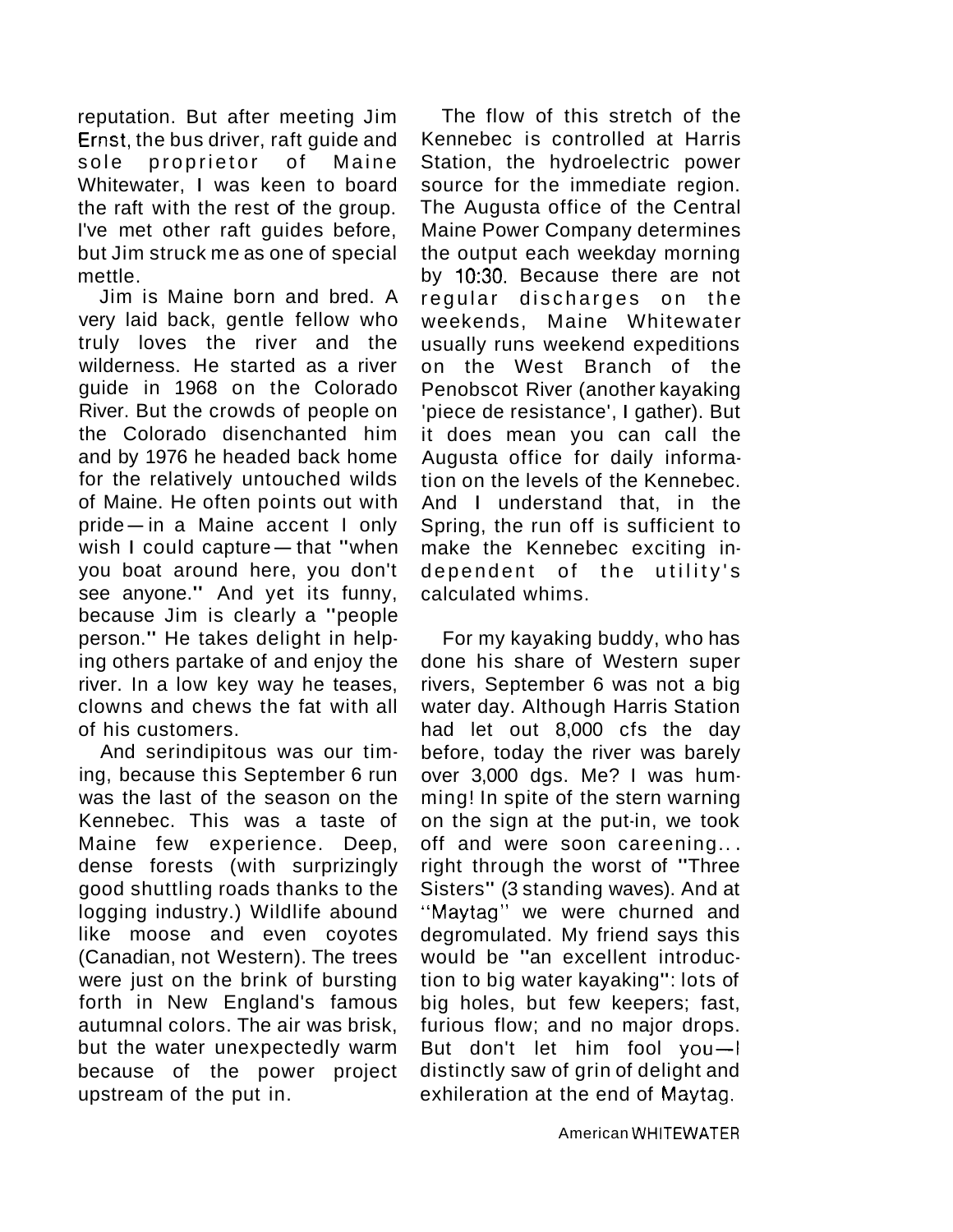# **WARNING** ! **BEFORE LAUNCHING ANY CRAFT PLEASE READ** :

FOR THE NEXT FEW MILES, THIS RIVER CAN BE EXTREMELY DANGEROUS AND YOU MAY BECOME INJURED OR LOSE YOUR LIFE. THIS SECTION OF THE RIVER SHOULD NOT BE NAVIGATED EXCEPT BY PROPERLY EQUIPPED, QUALIFIED AND EXPERIENCED PERSONS. YOU ARE URGED TO CHOOSE ANOTHER POINT OF ENTRY SUCH AS CARRY BROOK (SEE MAP **1** NO EMERGENCY SYSTEM EXISTS TO ASSIST YOU IF YOU SHOULD BE INJURED.

### **"BE CAUTIOUS. ENJOY MAINE'S WILDLANDS SAFELY!**

**MAINE DEPARTMENT Of INLAND FISMERIES AND GAME** 

Vol. XXIII/5

by Deborah Van Brunt

Photo

**CARRY BROOK**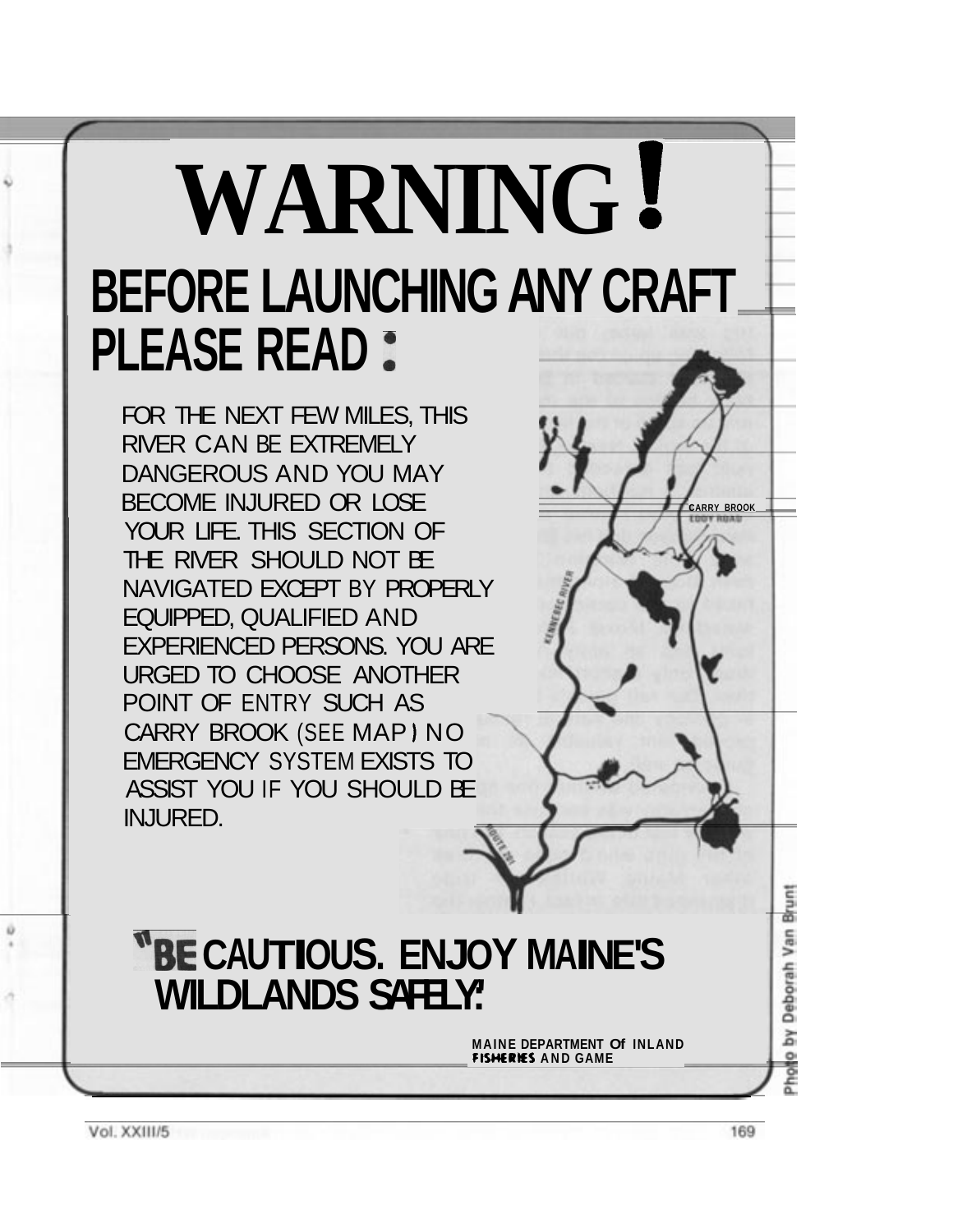After a hearty lunch midway through the river, we loaded back in our gawky looking vessel while my friend paddled sleekly down stream. At his point very impatient kayakers could take out up a steep incline to the only road into this stretch of the river. The rest of the trip was tame, but perfect for following up on the threads of conversation started in between the hurly burlies of the morning. Jim told us some of the history and lore of the region. Nearby, Benedict Arnold had defended the colonies against a northern attack by the British. And I never realized that Paul Bunyon and his Blue Ox Babe were from Northern Maine. We even stopped along the shore and hiked to see particularly beautiful waterfalls. Moxie Falls (see picture) was an aptly named "big drop" only a short hike from the river. Our raft guide's background in geology and natural resources, proved him valuable as nature guide as well.

I wondered whether this special congeniality was because this trip was the last of the season. But one of the girls who'd been on three other Maine Whitewater trips disclaimed this. In fact, I gather the summer trips are even more of a lark with swimming off the side of the raft. No matter. I am sold on rafting as the best way to get down a big river. My kayaking friend and I left The Forks as two who had big liver. My Kayaking mend and I<br>left The Forks as two who had<br>shared the river—each in our own way. Jim says he will stay in Bingham, Maine and wait for new customers next Spring.



### **CLASSIFIED**

 $FLM - TO KAYAK - All about whitewater$ kayaking. For teaching and learning, recruiting, program. TO KAYAK is recommended by editors of AWA Journal and Wilderness Camping. **33** min, color, sound, **16** mm by Peg Dice. Rental **\$35,** sale **\$350** from BODACIOUS FILMS, 2022 Day St.. Ann Arbor, MI 48104.

PERSONALIZE your equipment against loss-Stencil name, address, phone or any message in 7116" letters. 50 characters \$3.00 pp., **\$10** each additional character. Send payment to A. Wharton. 1177 W. Front St., Lincroft, NJ 07738.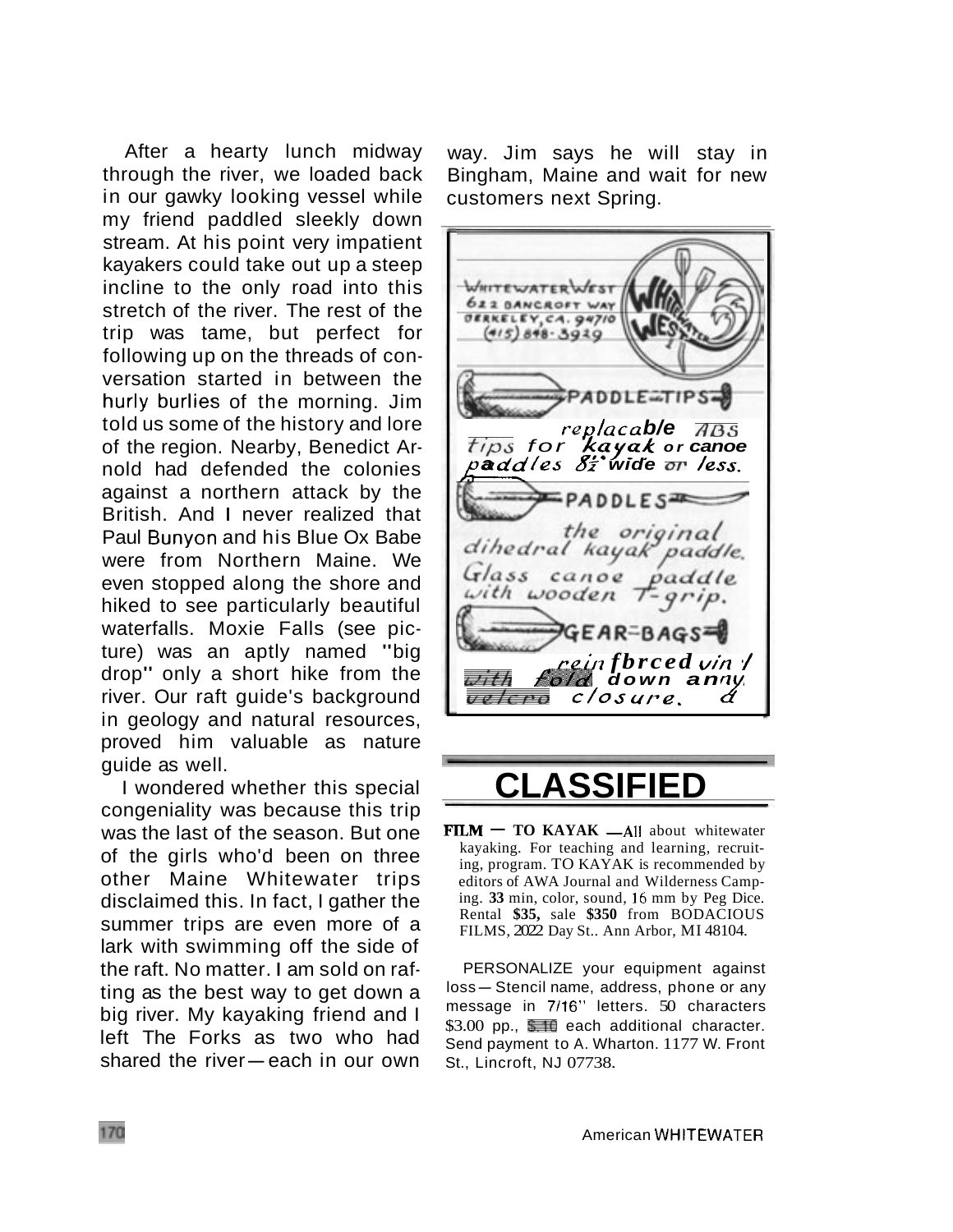# **NAME 3 THINGS**  This Canoeist is Doing Right!



Vol. XXIII/5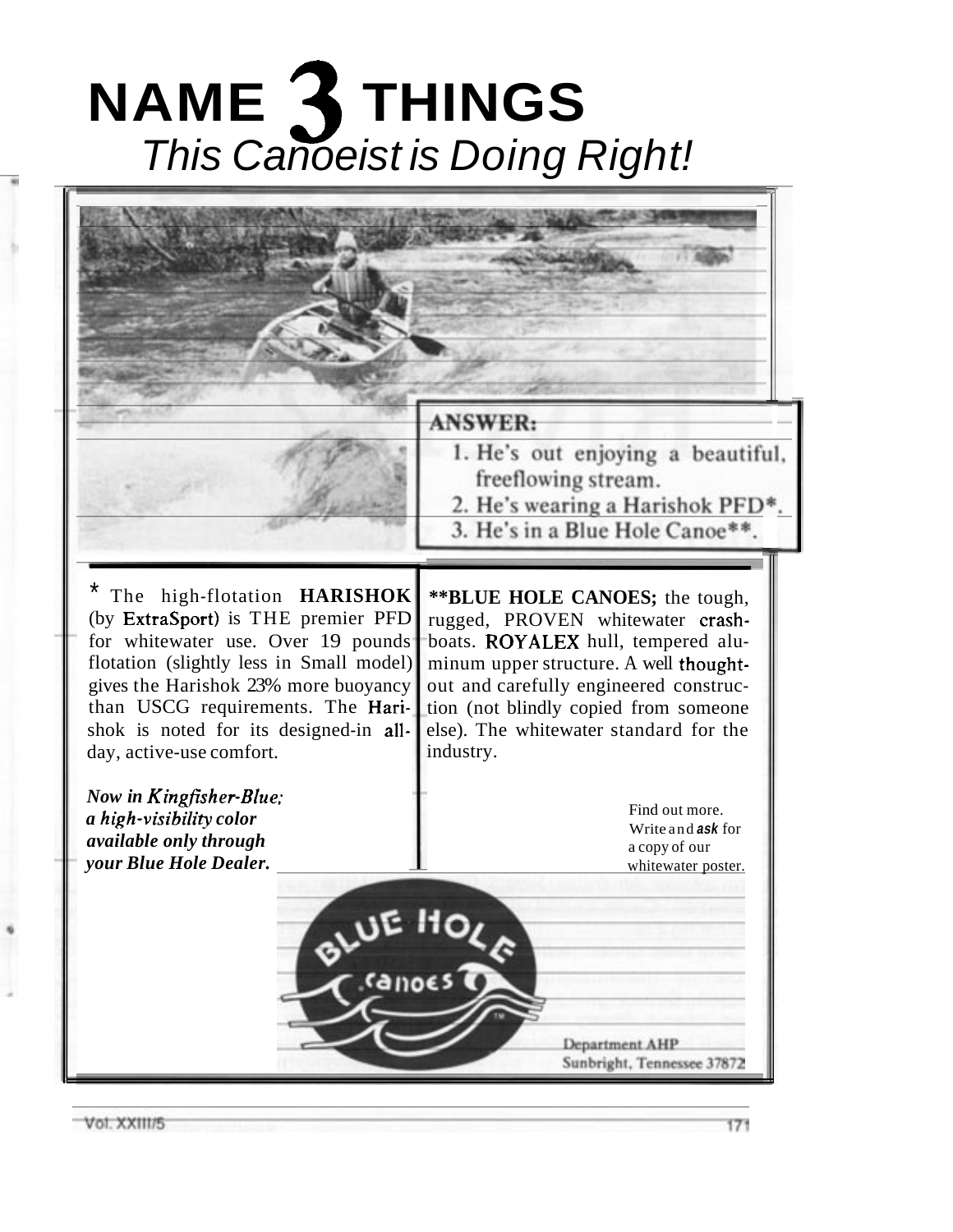and Stream" magazine cited the peril facing the Rio Grande in New and Stream Imagazine cited the<br>peril facing the Rio Grande in New<br>Mexico - molybdenum. The Rio Grande's 48 miles in northern New Mexico plus four miles of the Red River that empty into it were the first official designations into the National Wild and Scenic Rivers System.

Kline explained the Molybdenum Corp. operates a mine near Questa near the Red River but on the unprotected section. Spills from the mining firm's operation have adversely affected the Red River, reported Kline, who said the firm paid \$6,000 in one federal action for not reporting a 1975 spill.

Even worse, Kline reported, the Environmental Protection Agency has given the corporation until

1983 before it has to reduce its discharges into the Red River! The EPA, Kline said, had reported it had no data it could use in a court of law to prove molybdenum was harmful to a stream.

Incidentally, molybdeum, used for strengthening steel, is according to my dictionary, a metallic substance resembling chromium and tungsten. If discharges keep flowing down to the protected section of the Red and into the Rio Grande, what will be the fate of the Rio Grande?

"National Wildlife" in a 1976 issue reported the plight of the Allagash in Maine, noting some critics are now calling it a "wilderness slum."

The Allagash was added to the system in 1970, but after that, 8,000

**The Middle Fork of the Salmon near Marble Creek, one of our Wild and Scenic Rivers. Photo by Verne Huser, courtesy of** ARCC.

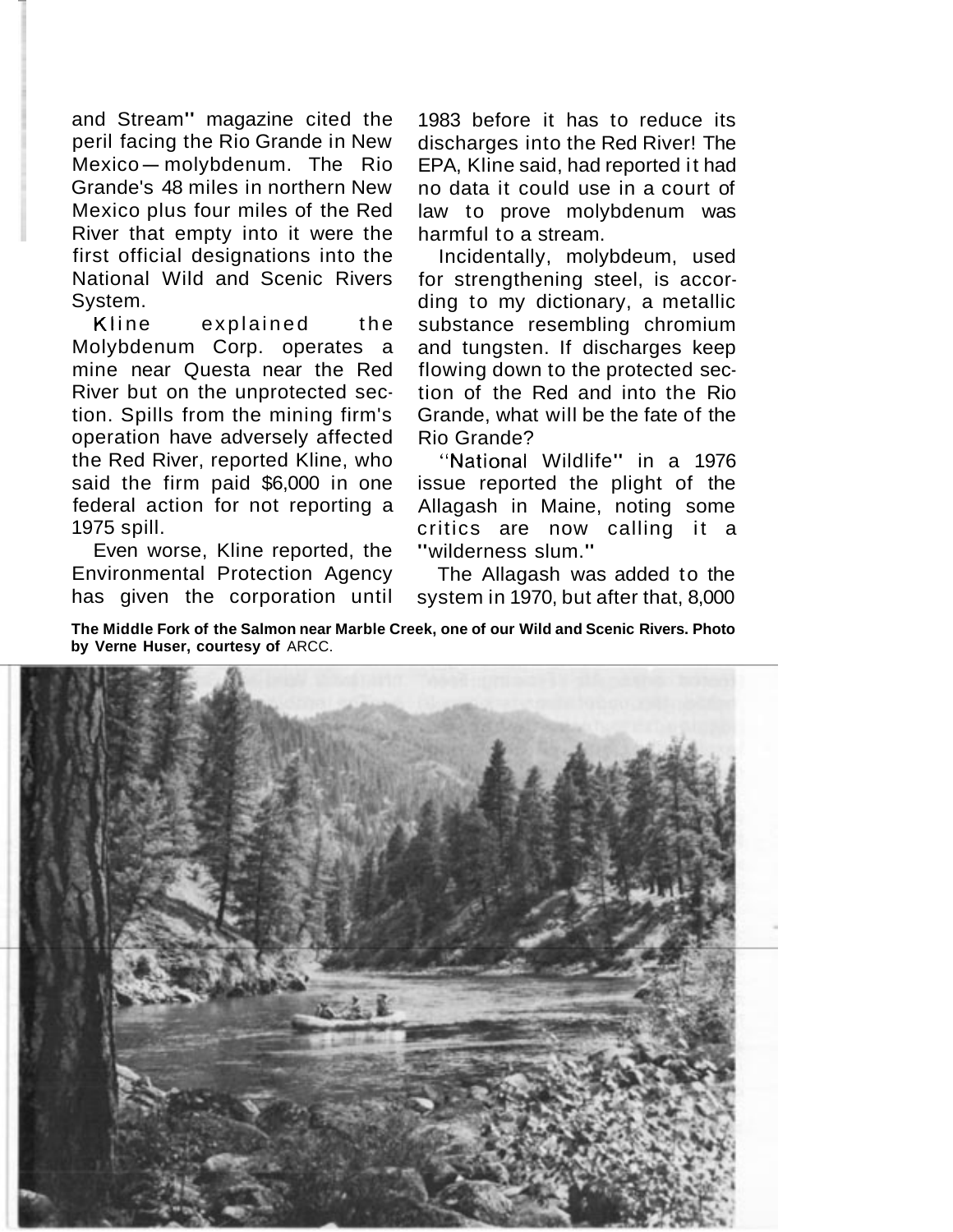

**The Dolores River in Colorado, recommended for Wild and Scenic River Status. Photo by Verne Huser, courtesy of ARCC.** 

people per summer (nearly 100 a day!) were all permitted down the waterway, resulting in littered riverbanks and overrun campsites.

The ARCC had to go to court in 1977 to save the Middle Fork of the Clearwater in Idaho.

Section II, subsection f of the 1968 National Wild and Scenic Rivers Act reads: "Nothing in this Act shall affect existing rights of any state, including the right of access, with respect to the beds of navigable streams, tributaries, or **krivers** (or segments thereof)

located in a national wild, scenic or recreational river area."

A lease was issued to Idaho's State Transportation Department to mine gravel from the bed of the Middle Fork of the Clearwater. The gravel would have been used for

highway construction. The ARCC lawsuit blocked such mining but the decision was based on another Idaho statute. So the issue could come up on other rivers in the system.

Now let's take the case of the Flathead River in Montana which was added to the system in 1976. The North Fork of the Flathead (west boundary of Glacier National Park) faces two threats.

In his 1973 book "Wild Rivers of North America," Michael Jenkinson, in discussing a trip on the North Fork of the Flathead, noted that a lightly used gravel road paralleled the river but river runners, by camping on the other side of the river could "have the illusion of pure wilderness."

But what is to keep more traffic,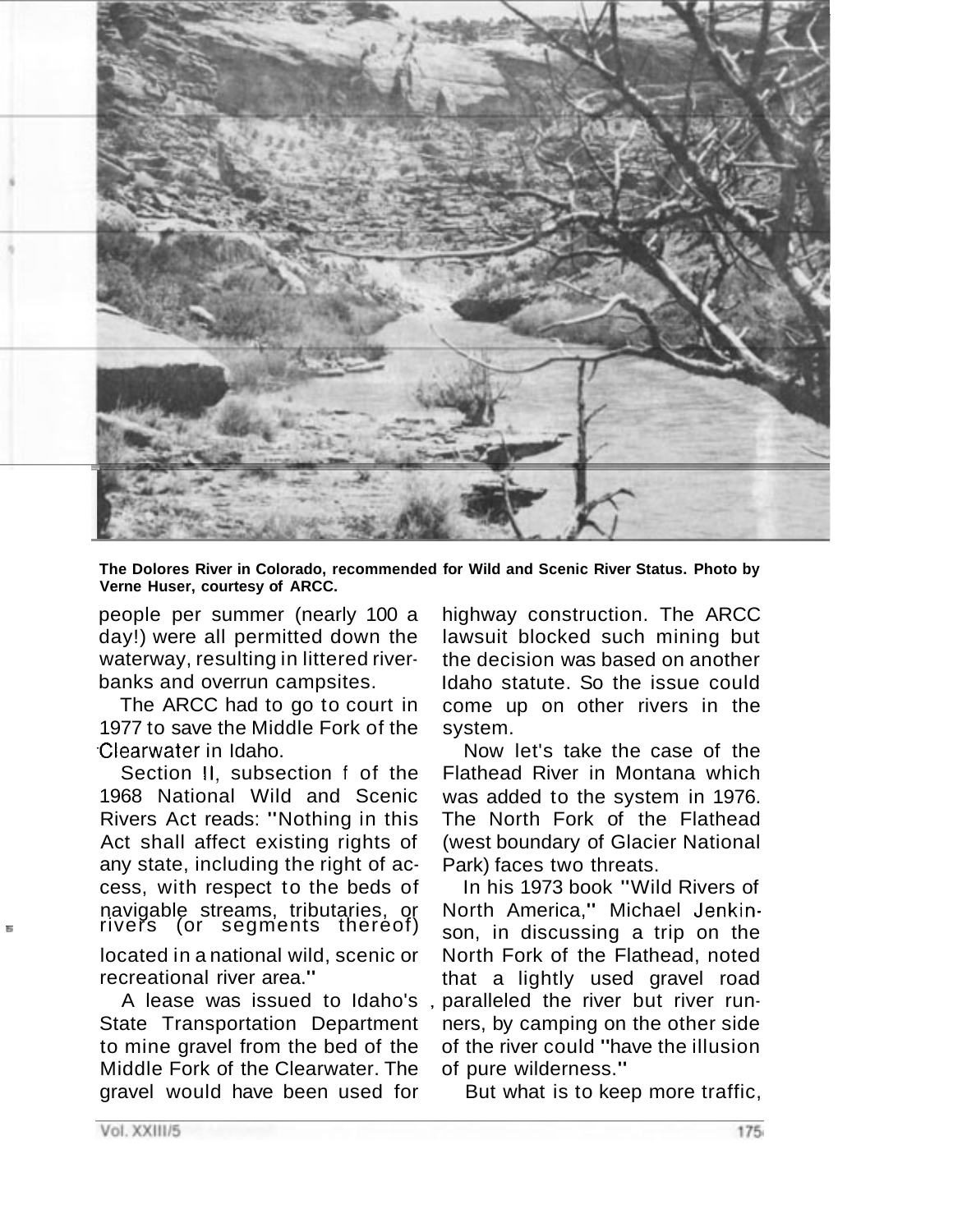especially noisy motorcycles, from coming down the river and shattering the quiet of the wilderness? After all, Glacier National Park has more than one million visitors per year. What will prevent later paving of that gravel road, bringing in more campers and people to the area?

And the American Canoe Association, in its October 1977 issue has warned of another danger to the North Fork of the Flathead: weak Montana laws.

Remember the Clearwater case? Montana has no effective laws to stop alteration and destruction of streambed. In addition, some strip mining and oil and gas exploration has been proposed in the Flathead watershed.

"Flowing Free" noted of the National Wild and Scenic Rivers Act, "Full maintenance of the chemical and biological integrity of river waters requires controlling activities in entire watersheds, areas that may take in thousands of acres. The wild and scenic rivers system, on the other hand, was designed to take in only as much of the river corridor as is ,ieeded to protect its values, so as to minimize costs as well as infringements upon private property rights."

The 1968 bill also leaves protection somewhat hanging when it comes to the Middle Fork of the Clearwater, Middle Fork of the Salmon, the Eleven Point in Missouri and the Middle Fork of the Feather in California. For the

law states those four rivers come under the administration of the Secretary of Agriculture.

Section 10, subsection d states, "The Secretary of Agriculture, in his administration of any component of the national wild and scenic rivers system area, may utilize the general statutory authorities relating to the national forests in such manner as he deems appropriate to carry out the purposes of this Act."

The Secretary of Agriculture, no matter who he is, cannot be considered a real river friend. For he mainly responsive to farmers when it comes to matters like pesticides that could get into a wild and It comes to matters like pesticlies<br>that could get into a wild and<br>scenic river—even if the spraying was not in the protected area of the river. Remember how DDT and such, gradually made its way into Everglades National Park.

But even worse, consider how the Agriculture Department has managed the national forests. And the four rivers mentioned go through national forests.

Remember how the Forest Service dragged its feet in studying areas for inclusion in the National Wilderness Preservation System after Congress set it up in 1964?

And remember the excessive clearcutting in some areas?

To show the mismanagement of our national forests (which also indicates wild rivers in the national forests may be in danger), consider what Jack Shepherd, a former senior editor at "Look" magazine, reported in an article appearing in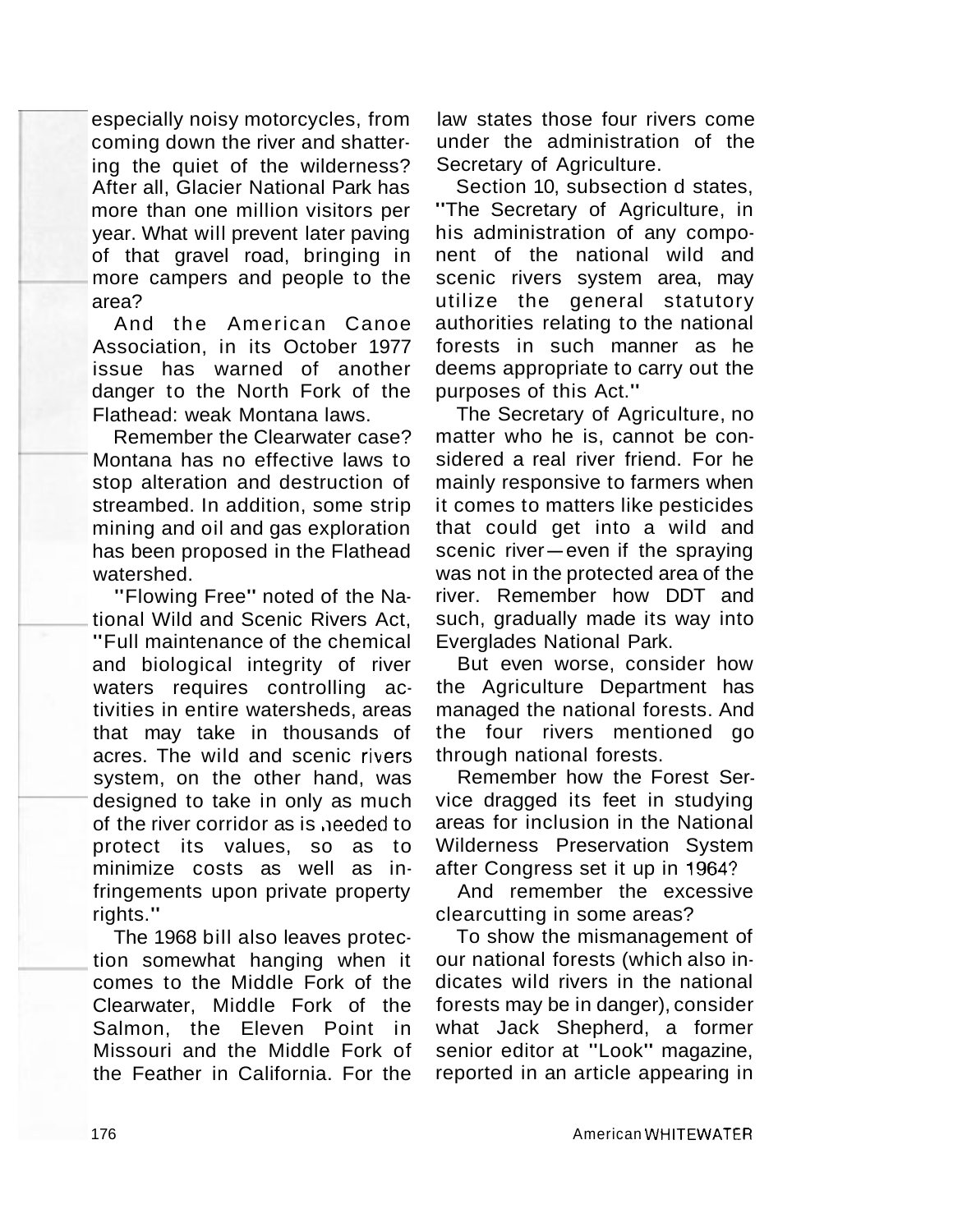the November 1977 issue of "Outside."

Shepherd reported that from 1950 through 1976, the national forests, which had only 48,000 miles of roads to start with, in creased to 222,300 miles, much of the increase due to logging roads being established.

But even worse, said Shepherd, was what happened in that period to the national forests trails at a time when backpacking became big.

The trail system declined from about 150,000 miles in 1950 to 96,393 miles in 1976, "largely because logging roads were laid over hiking trails."

In Montana's Bitterroot and West Virginia's Monongahela National Forests, areas up to 1,000 acres big were clearcut into eyesores.

That information does not inspire confidence in the ability of the Secretary of Agriculture or National Forest Service to handle wild and scenic rivers in its jurisdiction.

Too much clearcutting near a National Wild and Scenic River could be catastrophic.

The Sierra Club, in its classic book, "The Last Redwoods," gave a classic example, in a redwood **<sup>e</sup>**setting, of what could occur.

The Save-The-Redwoods League and John D. Rockefeller Jr., were able to purchase the choice 9,400-acre redwood stronghold around Bull Creek Flat in California. Seemingly, these classic big

trees had been saved.

But loggers cut down the trees all around the "protected" ones.

In December 1955, heavy rains fell on the nearly stripped Bull Creek watershed, and became floods. The walls of water toppled more than 300 major trees in the "protected" Rockefeller Forest and undercut 99 others so badly, they had to be cut down. Debris and silt poured into Bull Creek.

But the worst wasn't over.

A 1964 storm wiped out nearly 400 more redwoods in that area.

Could too much clearcutting threaten the wild rivers with the fate of Bull Creek and its forest cover?

These river threats show more inclusion in the National Wild and Scenic River System is not enough, by itself to protect great rivers. Vigilance by river runners and conservation groups is vital.

Keep informed about the status of your river. To completely save a river in the national system, concerned citizens may have to get the river also placed in a state river system, buy up unprotected private land, and be ready to sue polluters or the National Forest Service, if necessary.

> *Tell Your Friends A bout* **AMERICAN WHITEWATER**

I